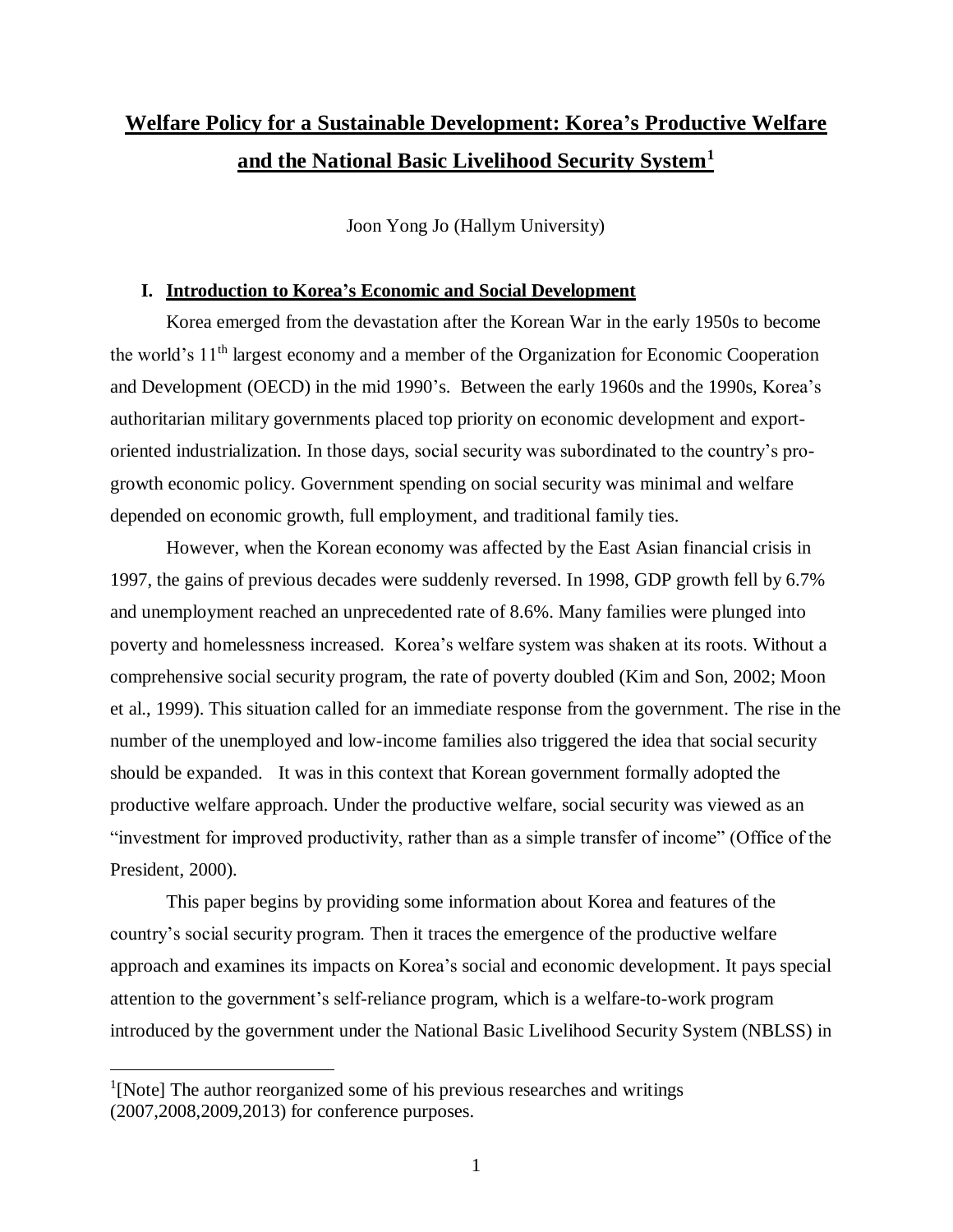2000. The self-reliance program is designed to help welfare recipients and the borderline poor to find jobs and to establish micro enterprises. It provides work experience which the government believes will help them achieve self-sufficiency. In this way, it is hoped that welfare recipients will enhance their capacity to function in the productive economy, become self-reliant and improve their standard of living. By facilitating economic participation through productive employment and self-employment, it is also hoped that the program also contributes to sustainable development.

# Brief History of Korea

Korea, officially known as the Republic of Korea, is a country in northeastern Asia occupying the southern portion of the Korea Peninsula. The statehood of modern day Korea was established in 1948 following the partitioning of the peninsula between the occupying forces of the United States in the south and the USSR in the north.

The first president of Korea, Rhee Syng Man (1948-1960), adopted a vigorous anticommunism ideology as the main goal of his government, and the North Korean leader, Kim Il Sung, sought to unify the entire Korean Peninsula under his Communist regime. To this end, Kim Il Sung launched a full-scale military attack on the South in June 1950, which began the 1950- 1953 Korean War. As is well known, the Korean War was bloody and devastated the country.

# Politics and Economic Development

After the Korean War, the country's economy was critically dependent on relief funds from the United States and international aid. President Rhee adhered to a strong anticommunist ideology, which was used as an excuse against the introduction of liberal democracy (Kwon, 1999). In 1960, a blatant manipulation of the national election by the Rhee administration led to a nationwide student revolution which culminated in the President's forced resignation.

In 1961, a military coup led by Major General Park Chung Hee (the father of incumbent President Park Geun Hye) overthrew the government of Chang Myon, who assumed office after Rhee's resignation. Three months later, Park became the president. Park's era (1961-1979) was marked by extraordinary economic growth based on export-oriented industrialization. Park made economic growth the top priority of his government and in this way sought to legitimize his military rule (Amsden, 1989). A series of Five-Year Economic Plans was launched in 1962. The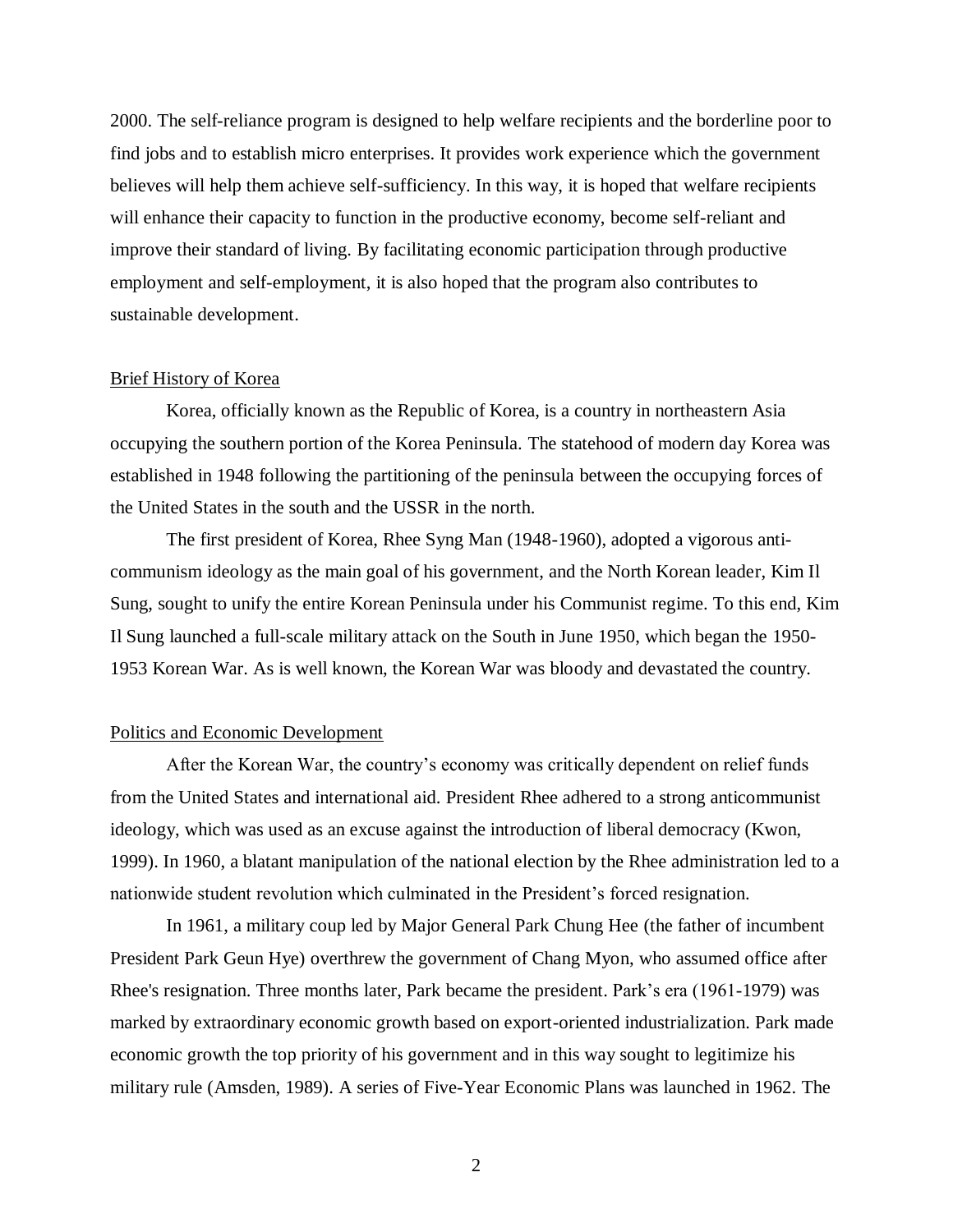Economic Planning Board, which was established in 1963, played a crucial role in the country's rapid development. It drafted a series of economic development plans and ensured that economic policy was effectively implemented. The primary focus of these plans was the development of the manufacturing sector and the export of manufactured goods. Contrary to the claim that Korea embraced a free market economy, Park's military government deliberately intervened in the market and regulated the economy by imposing strict performance standards on private industries (Amsden, 1989, Cho, 1994). To finance investment, the government adopted policies that attracted foreign capital. To repay foreign debt, the government promoted exports even further by providing preferential credits to exporters (Cho, 1994). The consequence was a dramatic spurt of industrialization and export growth, which resulted in a 13.8% GNP growth in 1969.

Such extraordinary economic growth and industrialization did not, however, lead to the development of democratic institutions. On the contrary, an even more 'bureaucraticauthoritarian regime' of concentrated power emerged (Im, 1987). In December 1979, General Chun Do Hwan and his military colleagues staged a coup, removing the Korean Army's chief of staff and seizing control of the government. Following a series of mass protests in 1987, President Chun promised democratic reforms, including direct presidential elections. Voters adopted a new democratic constitution in a referendum, and Roh Tae Woo, the presidential candidate from Chun's political party, was elected president in December, 1987.

In December 1992, Kim Young-Sam became Korea's first civilian president in more than three decades. President Kim adopted a New Economy Plan which resonated with the neoliberalistic globalization scheme. The New Economy Plan emphasized a further reduction of state intervention and the liberalization of the capital market. By 1996, Korea's GNI per capita reached US \$ 12,000, almost 100 times the 1966 level. At this time Korea became the world's 11<sup>th</sup> largest economy and was admitted to the OECD. However, premature liberalization of the capital market rendered the country vulnerable to the volatility of speculative international capital flows. These factors, together with East Asia's financial crisis of 1997, led to the collapse of Korea's foreign investor credibility, triggering a massive flight of capital. The government sought help from the International Monetary Fund (IMF) in the form of an emergency loan in November 1997, and engaged in rigorous structural reforms of the financial and corporate sectors. The loan was repaid in August 2001.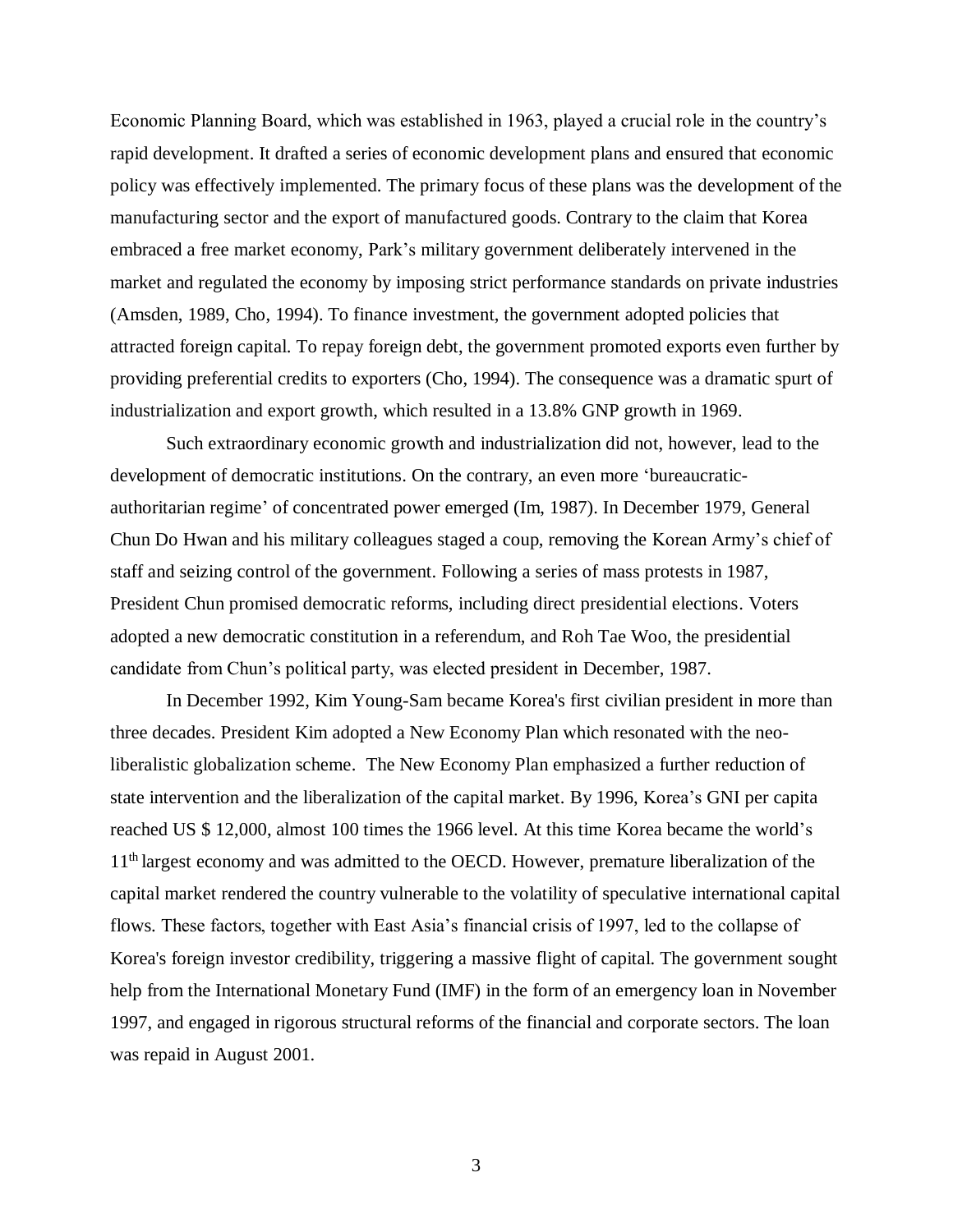The Kim Dae-Jung government, which came into office in 1998, had to confront the serious economic and social consequences of the financial crisis. The government's neo-liberal economic reforms, which were prescribed by the IMF, were accompanied by social programs conducive to country's macro-economic performance, especially job creation. It was in this context that President Kim introduced the concept of productive welfare.

### **II. Korea's Social Welfare Program**

Korea's social security system is comprised of four social insurance programs and a social assistance program. The social insurance programs include the National Pension Scheme (NPS), the Industrial Accidents Compensation Insurance scheme (IACI), the National Health Insurance scheme (NHI), and finally the Employment Insurance (EI). In addition, the social assistance program, known as the National Basic Livelihood Security System (NBLSS), is designed to cover all eligible low-income people regardless of their work ability.

In 1986, the Chun Do Hwan government enacted the National Pension Act which was implemented in 1988 and expanded to cover the entire population in 1999. The Industrial Accidents Compensation Insurance Act was enacted in 1963 and became effective in 1964 to protect workers from industrial accidents. Coverage has been gradually expanded to cover all firms in 2000. The National Health Insurance scheme (NHI) is a comprehensive medical insurance program that covers Korea's entire population. The Medical Insurance Act was implemented in 1977, and expanded to cover the entire population in 1989. The Employment Insurance Act was legislated in 1993 under the Kim Young Sam government and implemented in 1995.

Korean social policy scholars have produced several analytical accounts of the development of the country's social security system. Some have viewed the expansion of social security as a key element in the process of legitimizing Korea's authoritarian governments (Kwon, 1999) but others view the development of social security as an adjunct to the nation's pro-growth economic policies (Hwang, 2006). Several scholars have pointed out that during the political democratization period of the late 1980s, the government expanded social security significantly in an attempt to garner political support from civil society and the working class (Ahn and Lee, 2005; Kwon, 1998; Woo, 2004). However, until the mid-1990s, economic development remained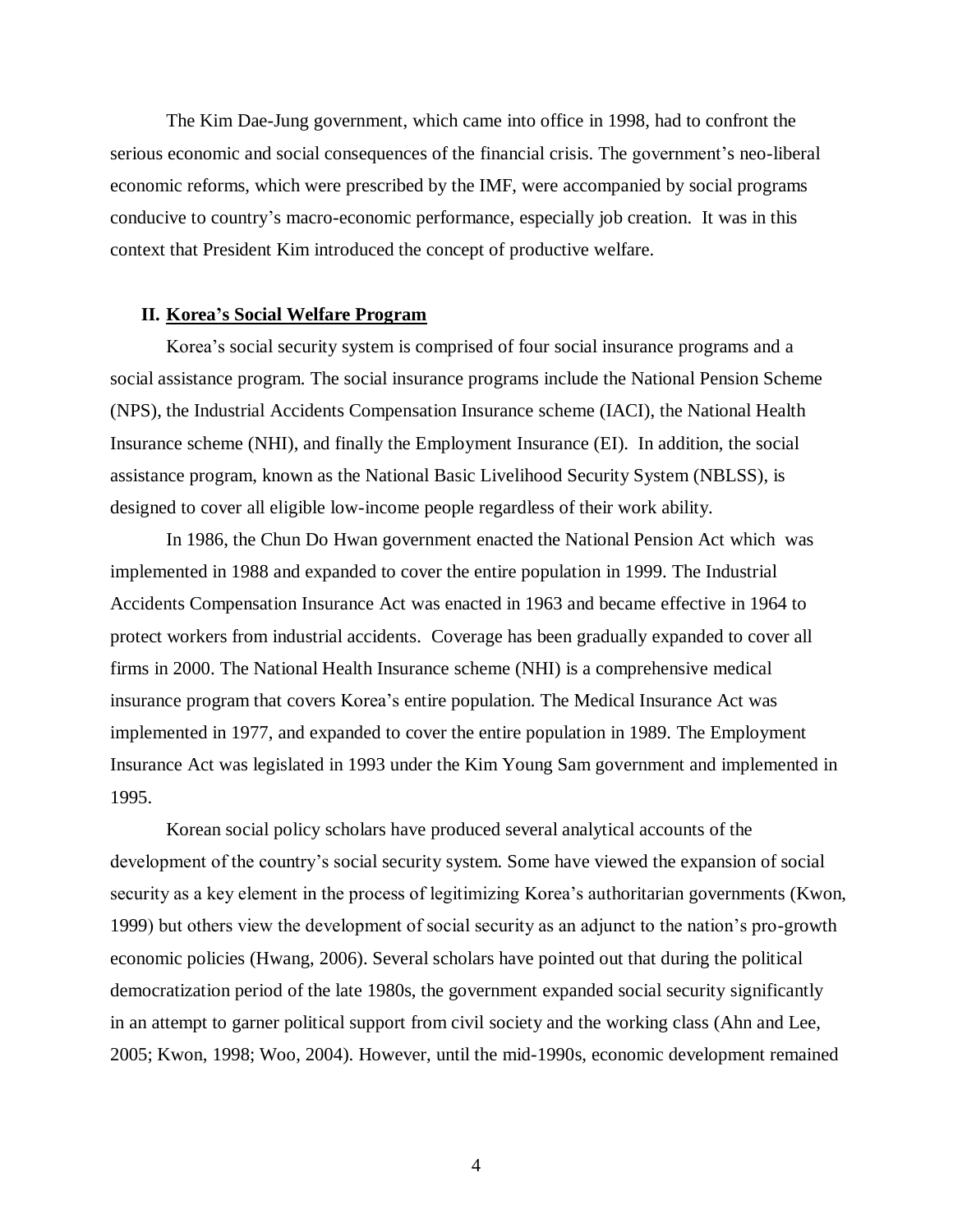at the top of government priorities, with social security playing only a subsidiary role to economic development.

# **III. Sustainable Welfare: Productive Welfare**

# The Productive Welfare Model

Productive welfare is Korea's new normative approach to social policy. It was formally adopted by the Kim Dae Jung administration when, in a public speech in August 1999, President Kim announced that the concept of productive welfare would serve as a basis for social security and social welfare services.

Productive welfare… addresses the need for a balance between the too often conflicting principles of the market and of welfare… welfare policies can be viewed as an investment for improved productivity, rather than as a simple transfer of income through administrative procedures (Office of the President, 2000, pp. 9-10).

The productive welfare concept was also greatly influenced by the British Third Way approach articulated by Anthony Giddens (Han, 2002; Kim, 2003; Sung, 1999). In fact, the concept of productive welfare has often been touted as Korea's Third Way (Han, 2002).

# Productive Welfare and Welfare Reform

The most distinctive application of the notion of productive welfare was in social assistance. In 2000, the four-decade old Livelihood Protection Program was replaced with the National Basic Livelihood Security System (NBLSS). The new scheme was implemented to provide eligible low income people with cash income subsidies and to ensure that they achieved a minimum standard of living regardless of work ability. The age exclusion as well as the work ability requirement of the old Livelihood Protection Program was abolished and the Poor Law notion of serving only the 'deserving poor' was abandoned. The new scheme also established a new self-reliance program, which is Korea's unique welfare-to-work program.

#### Productive Welfare and Economic Development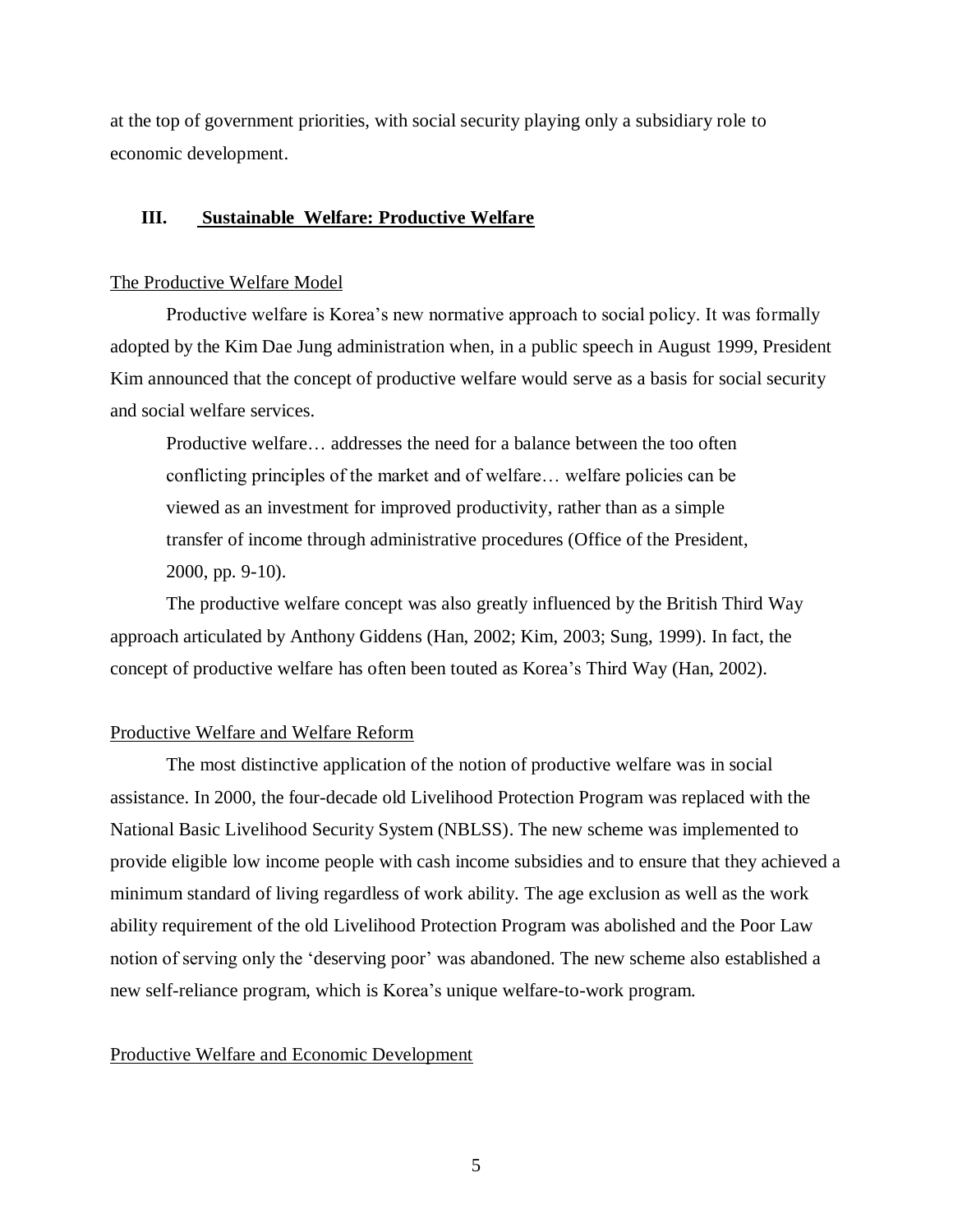Korea's social security policies during the period of rapid industrialization were subordinated to economic growth, served economic goals and supported the government's economic development plans. Although there was a notable expansion of social security during the political democratization period of the 1990s, the government continued to function as a regulator rather than a provider of welfare.

Because Korea's pro-growth development model was sustained by vigorous economic growth, full employment, and strong family ties, the need for extensive government welfare programs was limited. However, after the financial crisis of 1997, it became obvious that Korea's state-led pro-growth policy could not secure welfare for its people in the market globalization with its economic vicissitudes and risks. The serious economic and social consequences of the financial crisis, together with inadequate social security programs, called for a more effective response from the state. In particular, the idea that the government should adopt social security policies that promote human capital investments and economic development gained popularity.

# **IV. The Characteristics of the National Basic Livelihood Security System**

#### **Overview**

Korea's social assistance program, the National Basic Livelihood Security System (NBLSS), provides cash benefits, and medical, housing, education, childbirth, funeral, and selfreliance benefits. The NBLSS provides supplementary benefits to ensure that recipients reached the minimum income guaranteed by the government. The official poverty line is defined in terms of the minimum cost of living. However, the NBLSS benefit structure does not allow the incremental phase-out of benefits. Instead, benefits are eliminated totally, once household income rises beyond the poverty line.

The NBLSS is a non-contributory welfare provision funded by the state from general revenues. Eligibility for the scheme is determined through a means test of the recipients and their immediate families. In 2014, the NBLSS provides benefits to 1.3 million individuals, or about 2.7% of total population.

#### Features of the Self-Reliance Program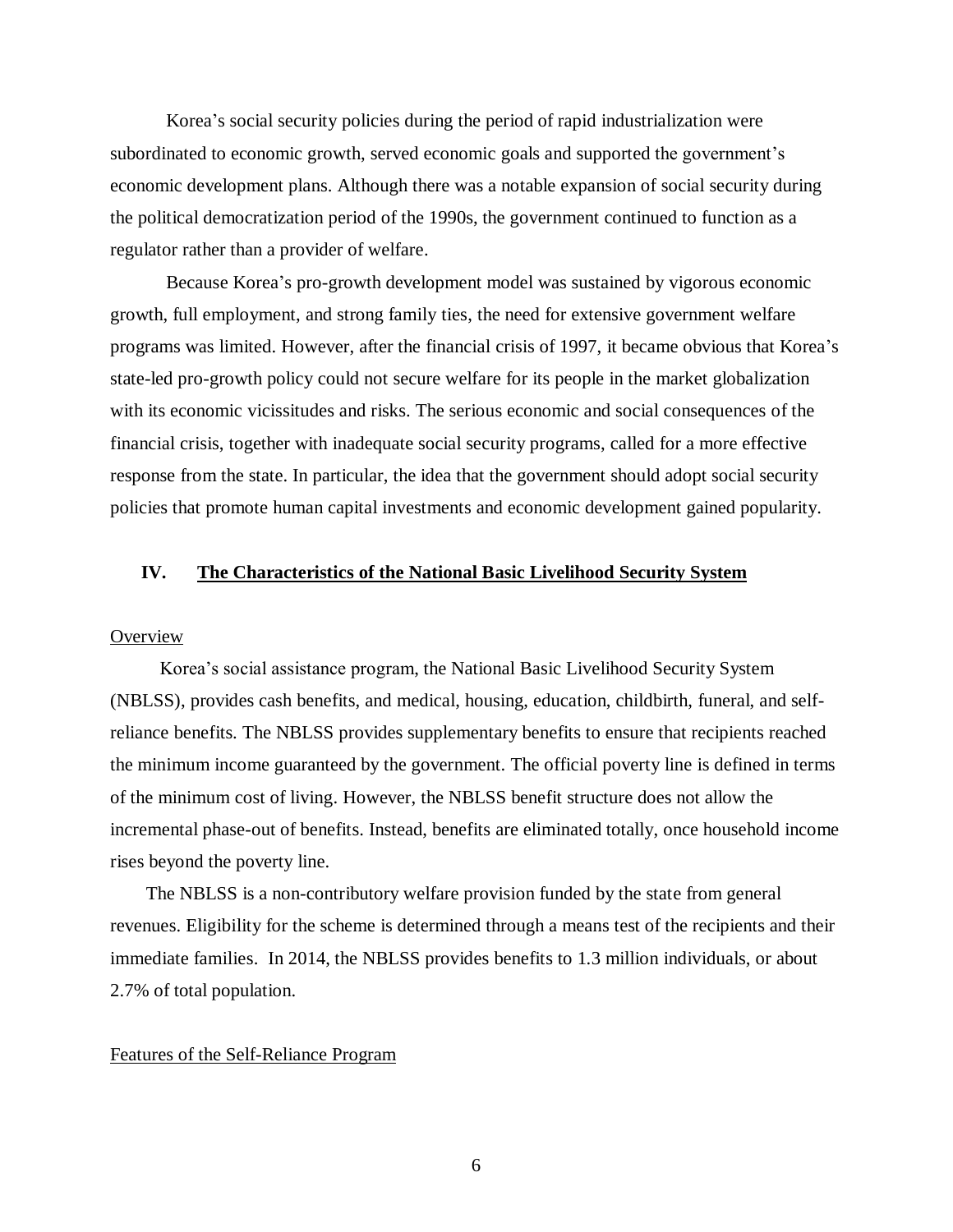The NBLSS also established a self-reliance program, which is Korea's unique welfare-towork program for the poor with work-ability. It is designed to enhance the capacity of social assistance recipients to achieve self-sufficiency through labor market participation. In this regard, the self-reliance program is widely acknowledged as a key element in Korea's productive welfare model.

In fact, the self-reliance program stems from a community-based anti-poverty movement, which utilized local community-based organizations to encourage local people to form cooperative ventures. The government was impressed with these efforts and decided to contract with local non-profit, community based organizations to implement its self-reliance program. Under this scheme, eligible recipients of NBLSS benefits are referred to a local community based non-profit organization which is known as a self-reliance agency where they receive training and job placement. The self-reliance agencies provide marketable job training and education while their clients stay in the welfare-to-work activities. They then work with their clients until they are ready to find employment in the open market or are able to establish small businesses. In addition, recipients of the NBLSS benefits may also be referred to a local municipal government to be placed in a public workfare type program. Recently, active job placement program and Individual Developments Accounts (IDAs) were also incorporated into the self-reliance program, and the total number of participants in the self-reliance program is 110thousand as of 2013. This number includes so called the "borderline poor" -whose household incomes near the poverty threshold – who may also participate in the self-reliance program on a voluntary basis. As May 2014, there are 247 local self-reliance agencies that have contracted with the government to provide welfare-to-work services. Examples of the welfare-to-work projects include housing repairs, lunch box/catering, cleaning, recycling and nursing aid services.

# **V. Qualitative Research on the Effectiveness of Self-Reliance Program (Jo, 2007, 2013)**

The researcher conducted a qualitative study to evaluate the effectiveness of self-reliance program and to see the possibilities of utilizing social programs to promote productive economic participation. To this end, he has conducted two waves of semi-standardized, in-depth interviews with self-reliance participants between  $2006(n=22)$  and  $2012(n=10)$ , in six self-reliance agencies in Seoul, the capital city of Korea.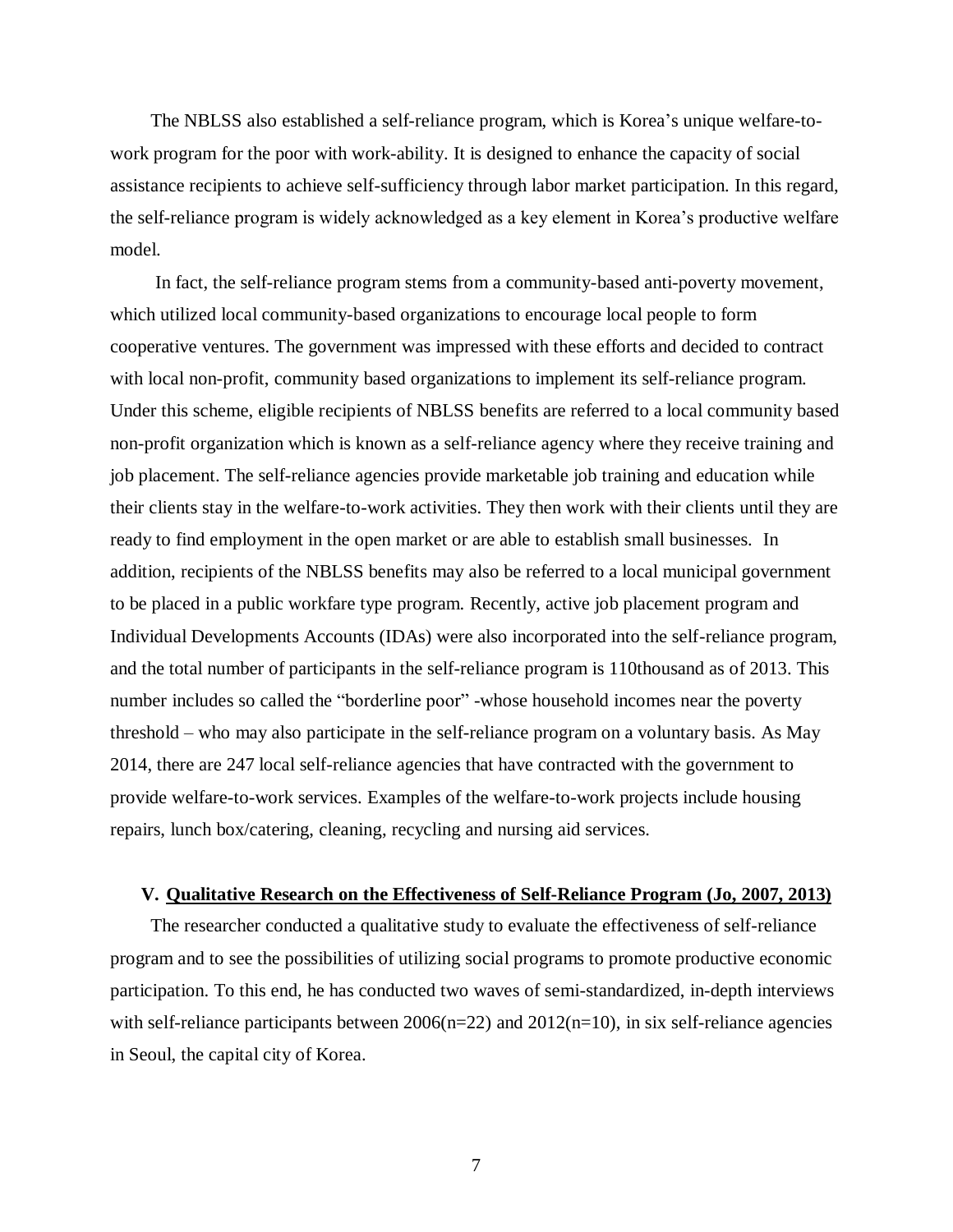#### Self-Reliance Program and Poverty Alleviation

The NBLSS provides supplementary cash benefits, in-kinds benefits, and self-reliance benefits to ensure that all recipients reach the minimum income guaranteed by the government. All self-reliance program participants who have been placed in welfare-to-work activities receive self-reliance benefits instead of wages. And they are also eligible for supplementary cash benefits and in-kinds benefits if their estimated household income does not reach the national minimum. Interviewees reported that the self-reliance program contributed to the alleviation of absolute poverty by providing a significant proportion of household income. However, they perceived the level of benefit was not sufficient enough to meet the developmental needs such as investment on child education, health care and housing improvement.

# Self-Reliance Program and Social Investment

The self-reliance program is intended to function as a social investment program under the notion of productive welfare, which views social program as an investment for improved productivity, rather than as a simple transfer of income. The self-reliance program is concerned not only with poverty alleviation but with providing the education, skills and other investments needed to help people in poverty participate in the productive economy and become selfsufficient.

Findings from qualitative research on the effectiveness of the self-reliance program are listed below according to categories of concepts coded from in-depth interviews with selfreliance program participants. These categories are also in line with seven strategic criteria of developmental welfare (Midgley, 1995, 1999; Midgley and Sherraden, 2000; Midgley and Tang, 2001), which include [1] the cost effectiveness, [2] facilitating economic participation through productive employment and self-employment, [3] removing barriers to economic participation, [4] enhancing human capital investments, [5] promoting social capital formation and community assets, [6] developing individual assets, and [7] social climate conducive to development.

#### *Cost-Ineffective vs. Potential Investment Program*

Despite the components of social investment, self-reliance program participants perceived the program largely as cost-ineffective due to the unmarketable and unprofitable nature of the offered welfare-to-work activities in the open, competitive market. For this reason, they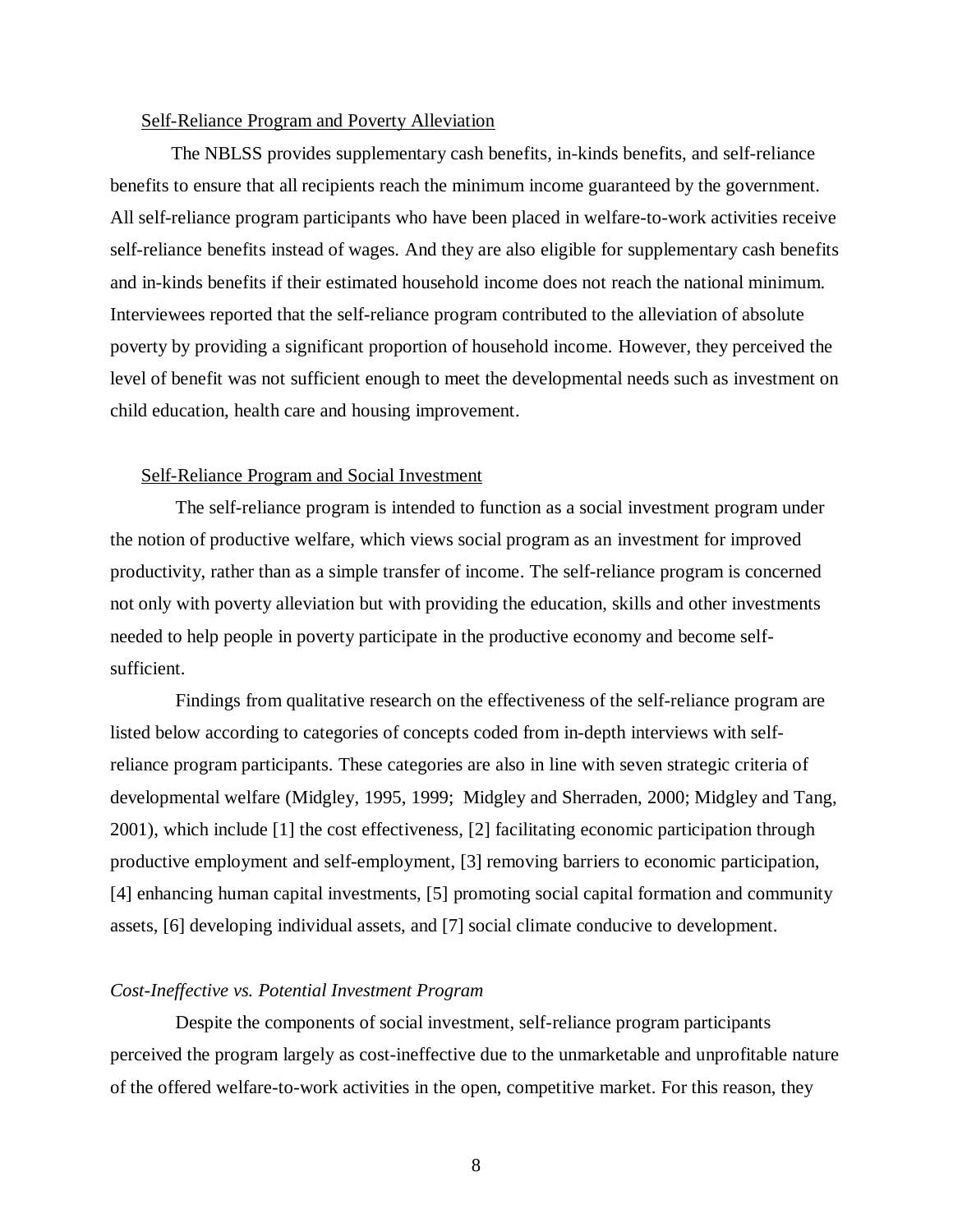preferred to remain in the welfare-to-work program for as long as possible, rather than venturing into the labor market by establishing a cooperative micro-enterprise. However, when they were optimistic about the marketability and profitability of their welfare-to-work activities, they perceived the self-reliance program as a potential investment program.

# *Facilitating Economic Participation vs. Welfare Trap*

The self-reliance program was introduced under Korea's NBLSS program to help its recipients become self-sufficient through engaging in productive employment and selfemployment. To this end, self-reliance agencies assist and strongly encourage their clients to find employment in the open job market or to establish their own businesses. Despite having the goal of self-sufficiency through economic participation, many perceived that they were trapped in the welfare system which failed to provide strong incentives for economic participation. Again, this can be explained by interviewee's concerns about the unprofitable nature of welfare-to-work activities, which made them hesitate about participating in the open market. Besides, the NBLSS' all-or-nothing benefit structure which does not allow the incremental phase-out of benefits also failed to provide work incentive for the interviewees.

#### *Removing Personal Barriers vs. New Institutional Barrier to Economic Participation*

To facilitate economic participation by welfare clients, a social investment program should remove barriers that hinder economic participation. A great majority of the interviewees reported that they had at least one personal barrier to economic participation before they began to participate in the self-reliance program. Health problems, low labor skills, dependent children and old age were the most frequently perceived personal barriers. Through the self-reliance program, those kind of personal barriers were often removed. Especially, middle aged women with dependent children appreciated the favorable working hours. Some viewed the self-reliance program as an incubator where they could resolve personal challenges and wait for new opportunities. However, others perceived that the welfare benefit structure itself was a barrier to economic participation. Due to the all-or-nothing benefit structure of the NBLSS, they were often discouraged from actively participating in the economy for fear of suddenly losing all their benefits.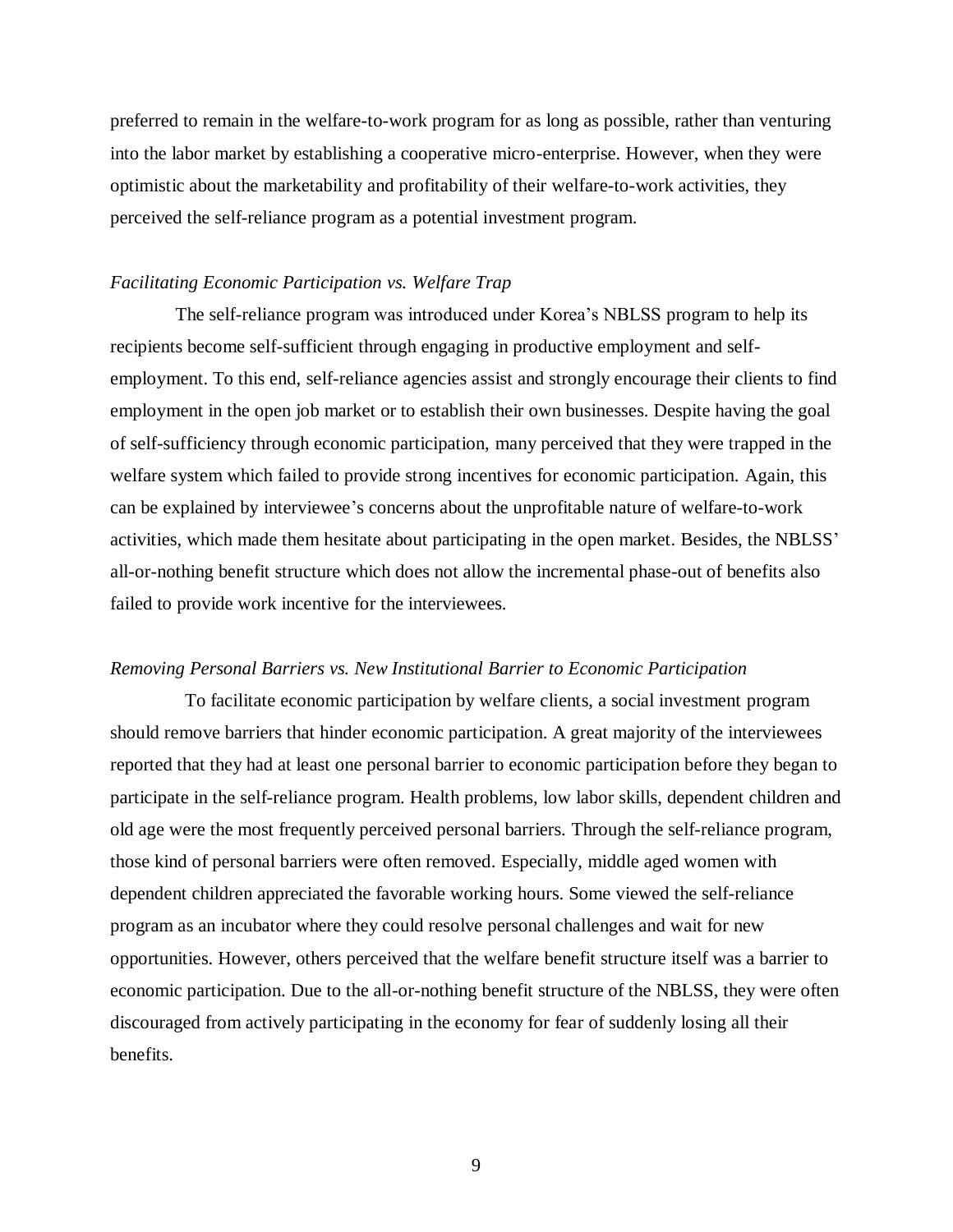# *Human Capital Investment*

The self-reliance program is the first welfare-to-work program in Korea that emphasizes training and education to enhance the capacities of clients to participate in the productive economy. In addition to creating employment opportunities, welfare recipients with work-ability would also require skills that increased their chances of finding sustainable and productive employment. The self-reliance program was widely perceived as a human capital investment program which provided stable work experiences and training opportunities in such areas as nursing aids, seamstresses, chefs, floral arrangers and computer operators. Interviewees with children were particularly eager to invest in their own children's education and they were struggling to provide higher education for their children. When they were asked where they would spend any additional income they might earn, their top priority was to invest in their own children's education, followed by paying off debts and securing better housing.

# *Promoting Social Network and Relationships*

The self-reliance program contributed to strengthening social networks and relationships among socially disadvantaged groups. Interviewees in the study pointed out that the self-reliance program provided them with new opportunities to participate in community activities and to make new friends and social relationships. Some had life changing experiences through the selfreliance program. They were also appreciative of cooperative work experiences with their colleagues.

# *Developing Individual Assets*

Asset development for the poor has been championed by welfare developmentalists. The idea of accumulating individual assets through savings accounts (Individual Development Accounts or IDAs) was inspired by the pioneering work of Michael Sherraden (1991). He points out that conventional social welfare programs have discouraged the poor from saving. However, he contends that the poor can save to achieve their developmental goals if they are provided with institutional support and particularly if their own savings are matched by the government. Like many other social assistance programs, Korea's NBLSS also does not provide its recipients with incentives to save. In fact, by enforcing asset limits, it actively discourages clients from saving. Nevertheless, it is interesting to note that most interviewees were seeking for saving opportunities,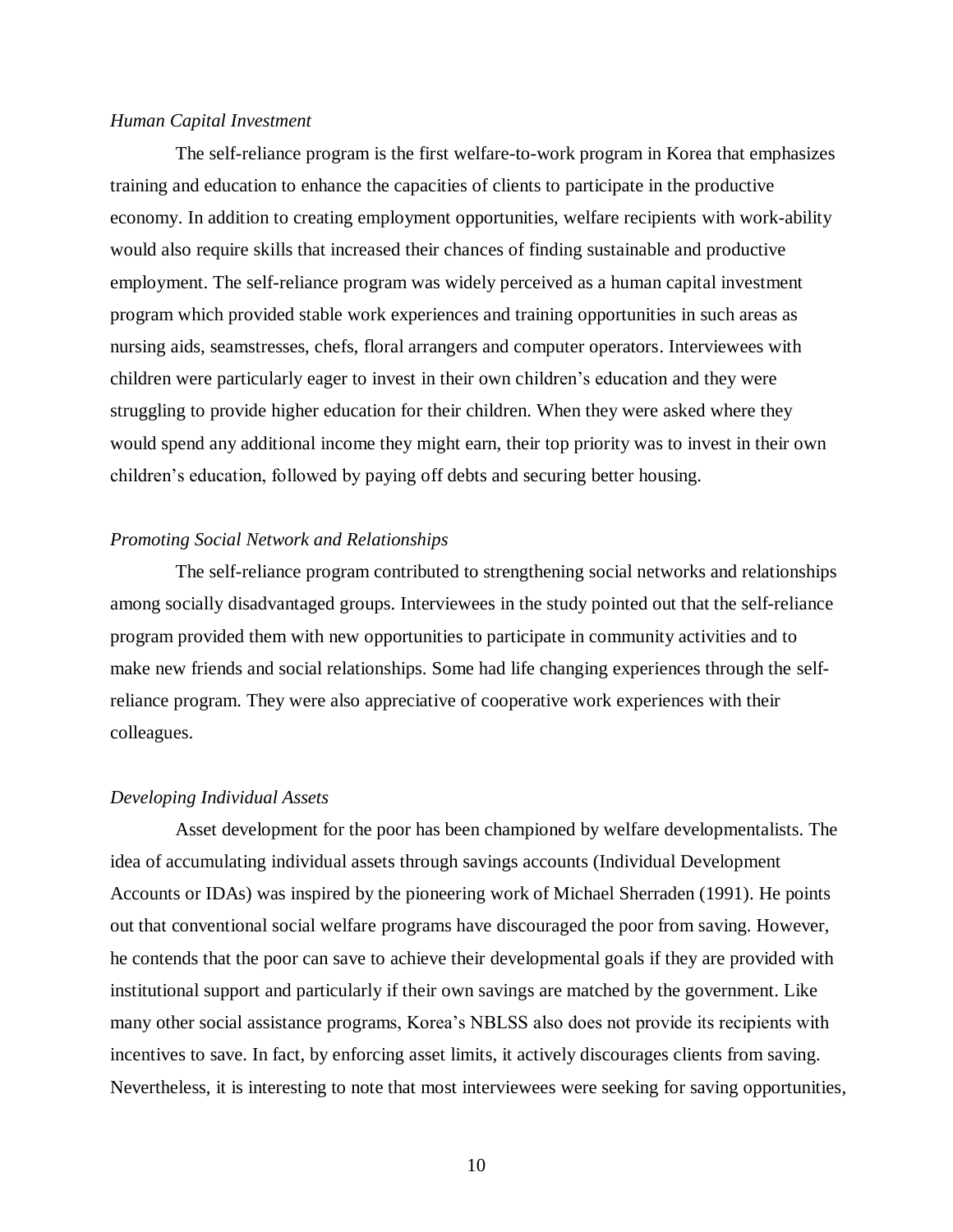expressing a strong desire and need to invest in their children's education, individual career, and better housing. As of 2013, Korean government introduced IDAs for the self-reliance program participants and provided a matched savings to encourage the poor to save and to find a productive employment in the market.

# *Welfare Climate: Conducive to Development vs. Stigmatization*

When the NBLSS was established after the East Asian financial crisis, it was widely supported by Korean people for its improved notion of social right and the realization of productive welfare. However, many welfare recipients were still coping with the stigma in their daily lives. Interviewees pointed out that they had been stigmatized from the welfare office, customers at work, free medical services, and free lunch for their children at school. Despite experiencing stigma, the self-reliance program was perceived as a commendable program and a positive source of income for most interviewees.

When asked if they would recommend the program to their friends in need, a majority of interviewees responded that they would do so because the program would help them sustain a minimum livelihood. However, when asked if they would recommend the program to their young relatives, they hesitated to do so because they did not think that the program would be fit for the younger generations with greater potential for self-sufficiency.

#### **VI. Conclusion**

Korea's productive welfare model seeks to foster a proactive role for social welfare and social security in the context of economic development. Considering that Korea's social policy has been subordinated to pro-growth economic development policies during the industrialization period, the productive welfare model provides a new philosophy that links social welfare with improved productivity and economic development.

The National Basic Livelihood Security System is closely associated with the concept of productive welfare and is indeed regarded as the primary vehicle for expressing the ideals of productive welfare. By adopting the productivist approach, the NBLSS not only sought to eradicate poverty but also incorporated social investment strategies to promote self-sufficiency. However, whether the NBLSS does in fact promote economic participation of its recipients and thus comprises a productivist form of social security conducive to economic development is yet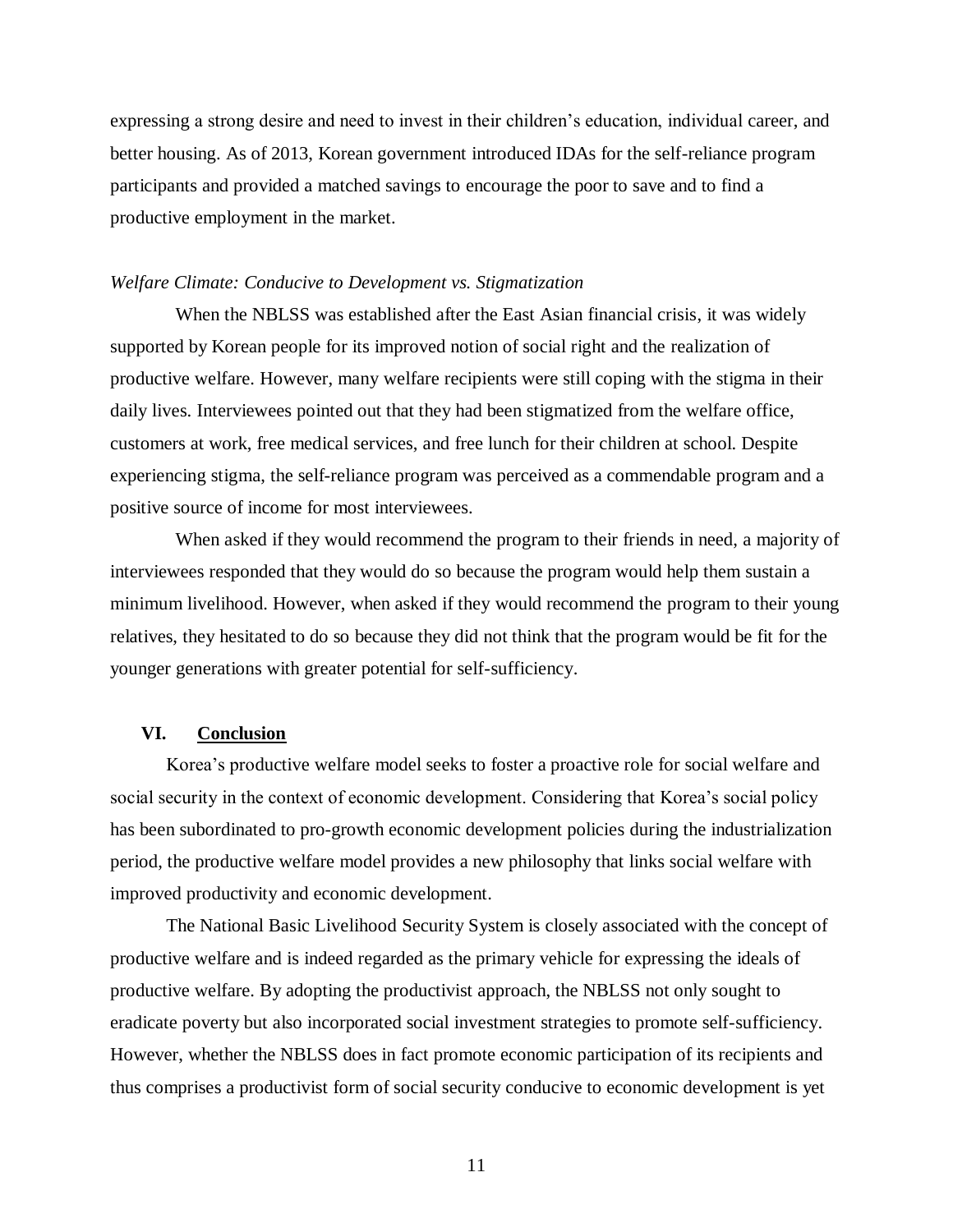to be determined. The question is particularly relevant with respect to the self-reliance program under the NBLSS, which was specifically designed to promote productive employment and selfemployment among people with low incomes. In fact, despite the groundbreaking philosophical change, the productive welfare model accorded limited application as shown in the qualitative research outcomes.

Researches introduced in this paper also reveal that the self-reliance program functioned to some extent as a poverty alleviation program, raising the income of its clients up to the poverty line. The self-reliance program also functioned as a social investment program, but only in a limited way. Perceptions revealed in the interviews with the self-reliance program participants showed that the program couldn't be cost-effective due to the unmarketable and unprofitable nature of the welfare-to-work activities in which they were engaged. A related problem is the allor-nothing benefit structure of the NBLSS which does not allow the incremental phase-out of benefits. This benefit structure discourages many self-reliance program participants from actively participating in the economy for fear of suddenly losing all their benefits. As such, program participants prefer not to venture into the real world of market competition but seek to remain in the program.

This problem is being reviewed by the government of President Park Geun Hye which came to office in 2013. The Park government has also explored the possibility of introducing a new NBLSS benefit structure that gradually phases out benefits and thus maintains incentives to work. This new benefit structure is now under review by Korean legislators and it is hoped that these policy innovations will more effectively address the needs of low-income people in Korea and also more effectively complement the self-support program. It is also hoped that, in this way, the government may enhance its current commitment to fostering productive forms of social security that link economic and social policies and increase the well-being of the country's citizens in the context of the country's impressive record of economic progress.

In theoretical perspective, this case study of Korea's welfare-to-work program provides the possibility of using a social program to promote productive economic participation thereby contributing to economic development under the paradigm of "productive welfare." This perspective transcends the prevailing dichotomy of welfare and economy and calls for a proactive role of social programs.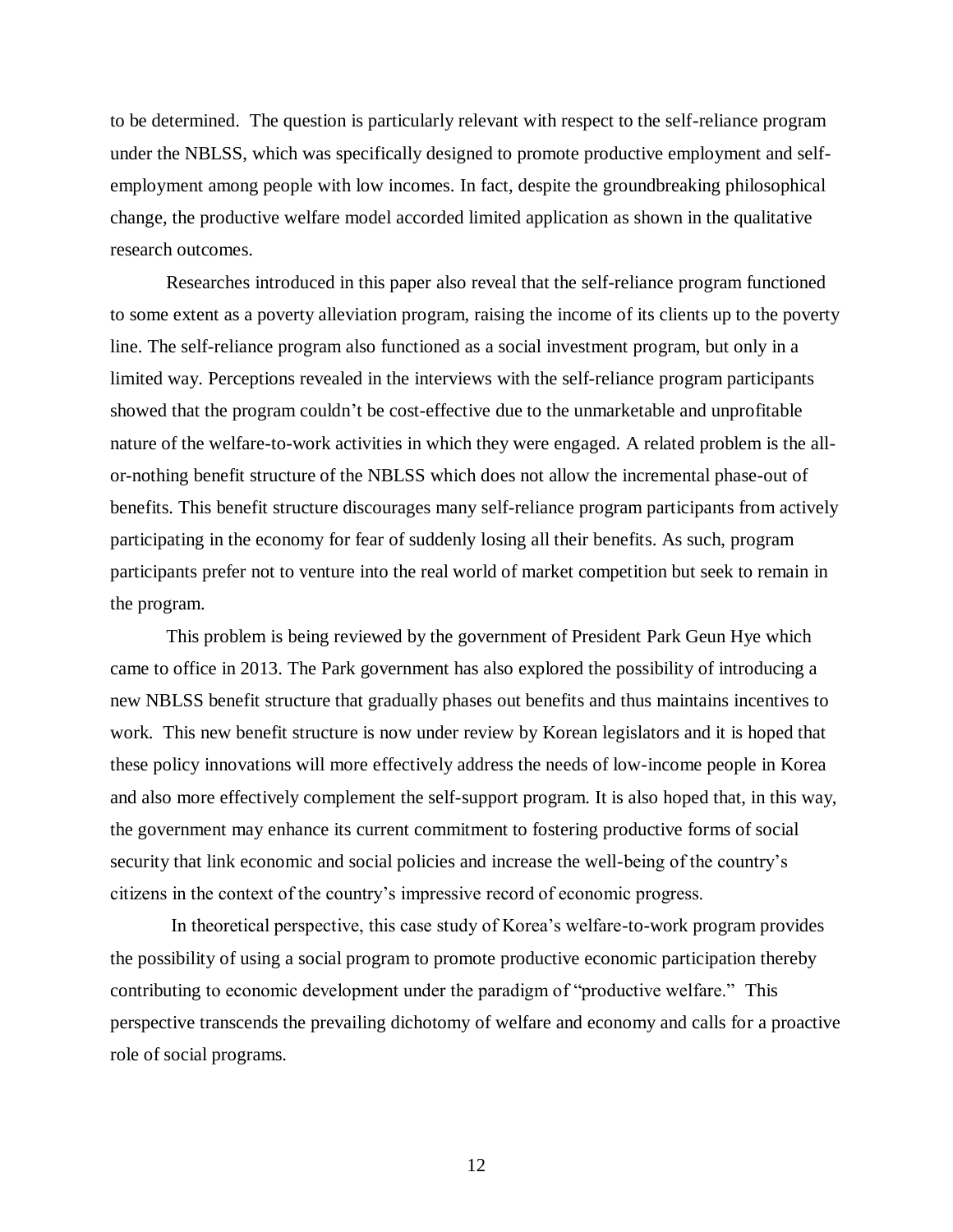# **References**

- Ahn, S.-h., & Lee, S.-c. (2005). 'The development of the South Korean welfare regime.' In A. Walker & C.-k. Wong (Ed.), *East Asian Welfare Regimes in Transition* (pp. 165-186). Bristol: The Policy Press.
- Amsden, A. H. (1989). *Asia's Next Giant: South Korea and Late Industrialization*. New York, NY: Oxford University Press.
- Han, S.-J. (2002). The Third Way of Korea (Hankookhyung je sam ui gil ul saengakhanda). *Policy Forum*, Spring, 4-19.
- Hwang, G.-J. (2006). *Pathways to State Welfare in Korea: Interests, Ideas and Institutions*. Burlington, VT: Ashgate Publishing Company.
- Im, H. B. (1987). 'The Rise of Bureaucratic Authoritarianism in South Korea.' *World Politics*., 39(2), 231-257.
- Jo, J. Y. (2007). *The National Basic Livelihood Security System in Korea: Effects on Poverty and Social Development*. Doctoral Dissertation. U.C. Berkeley.
- Jo, J. Y. (2008). Korea: Economic Development, Social Security and Productive Welfare. In James Midgley & K. L. Tang (Eds.), *Social Security, The Economy and Development*. pp.187-209. Hampshire, U.K: Palgrave Macmillan. (in English)
- Jo, J. Y. (2009). Korea's National Basic Livelihood Programme and Social Development. In K.-l. Tang & James Midgley (Eds.), *Social Policy and Poverty in East Asia: The Role of Social Security* .pp.81-98. London, U.K: Routledge. (in English)
- Jo, J. Y. (2013). A Longitudinal Qualitative Study on the Experiences and Perspectives of the Self-Reliance Program Participants-A Grounded Theory Approach. *Journal of the Korean Contents Association*. 13(10). pp.313-324 (in Korean)
- Kim, T. S., & Son, B. D. (2002). *Poverty and Social Policy (Bingongwa Sahoebokji Jungchaek)*. Seoul, Korea: Chungmok.
- Kwon, H.-J. (1998). 'Democracy and the politics of social welfare: a comparative analysis of welfare systems in East Asia.' In R. Goodman, G. White & H.-J. Kwon (Eds.), *The East Asian welfare model* (pp. 25-74). New York, NY: Routledge.
- Kwon, H.-J. (1999). *The Welfare State in Korea: The Politics of Legitimation*. New York: St. Martin's Press, Inc.
- Midgley, J. (1995). *Social Development: The Developmental Perspective in Social Welfare*.